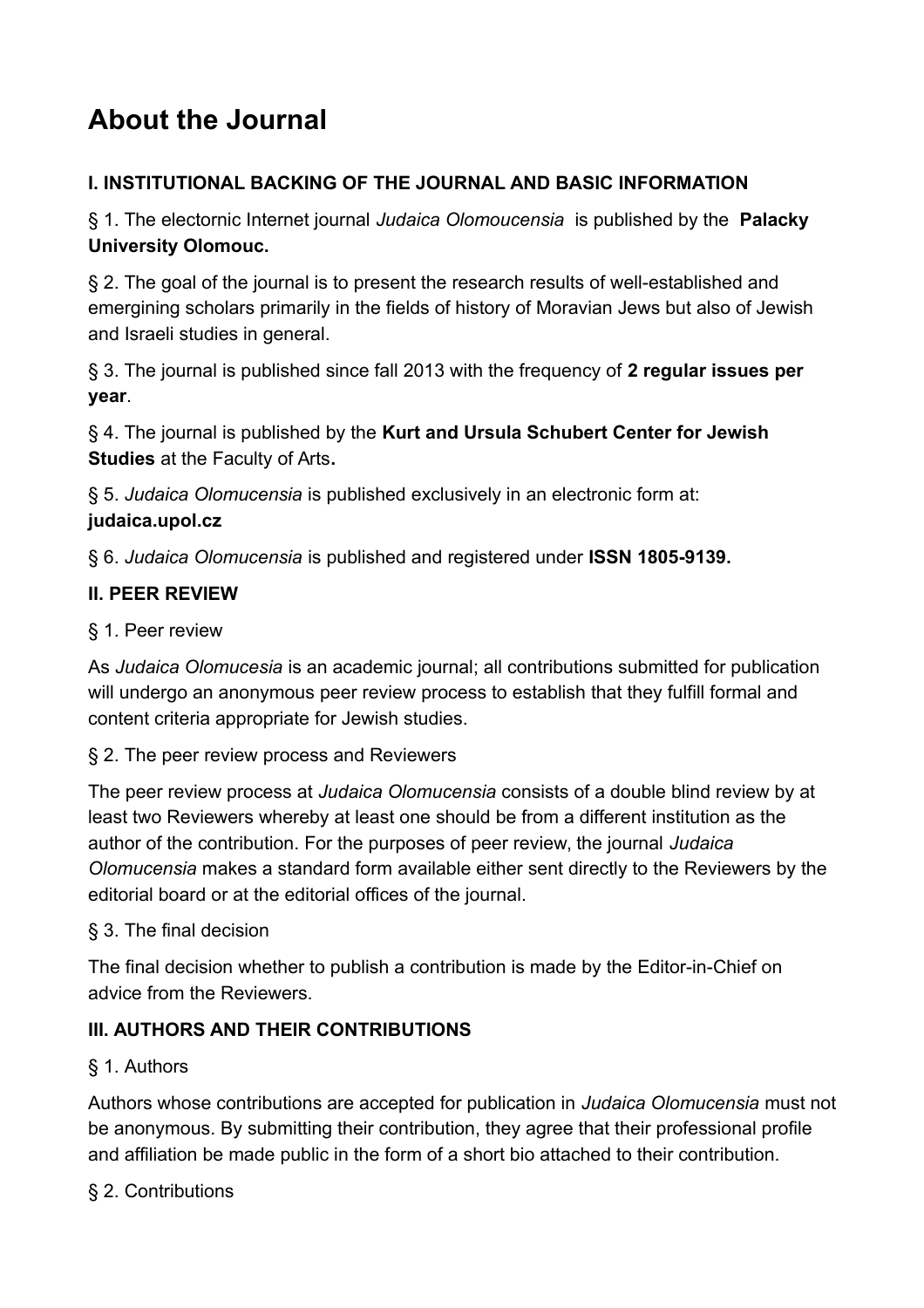*Judaica Olomucensia* publishes original works authored by members of the academic and scientific community, as such it will not publish any text (with only rare and justified exception) that has already been published. The copyright of the Contribution must belong to its Author(s) without any limits. The Author(s) must not violate copyright or any other rights of any third parties by the contribution and shall be fully responsible for any damages that could arise if the rights are not respected.

# § 3. Submitting

*Judaica Olomucensia* accepts submission written in English, submitted to the Editor-in-Chief at the email address indicated on this website.

# § 4. Disclaimer

The published Contributions may not reflect the opinions of the Board, the Editor-in-Chief or the Publisher, all the responsibility remains with their Author(s).

# **IV. ORGANIZATION OF THE JOURNAL – STAFF AND EDITORIAL BOARD**

# § 1. Editorial board

The editorial board ("Board") of *Judaica Olomucensia* has an odd number of members, at least 11. The Editor-in-Chief of *Judaica Olomucensia* is its member and chairperson. The members of the Board are appointed by the Vice-Dean of the Faculty of Arts of Palacky University Olomouc based on nominations by existing Board. Should the Board become unable to reach consensus for any reason, the the Vice-Dean will nominate new members of the Board.

# § 2. Board member elections

New Board members are elected individually at a regular Board meeting. Any member of the Board has the right to suggest a new member. A vote by the simple majority of all board members is needed for a valid election. Should the quorum not be reached due to low attendance at the meeting, the election must be repeated at the closest following Board meeting. At the repeat election, a simple majority of present Board members is sufficient.

# § 3. Membership of the Board

Members of the Board are chosen from among world-renown experts in Jewish and Israeli studies with a focus on history and culture of Jews of Moravia. External, foreign experts make up at least 8 of 11 members of the Board and at least 3 members are internal, as deputies and representatives of the publisher, Palacky University.

# § 4. Cessation of Board membership

Membership of the Board ceases by resignation of its member at a Board meating, the board accepts the resignation.In extraordinary cases, a written resignation into the hands of the Editor-in-Chief is also accepted. The Editor-in-Chief must submit it at the closest following Board meeting. Membership of the Board also ceases through removal at a Board meeting.